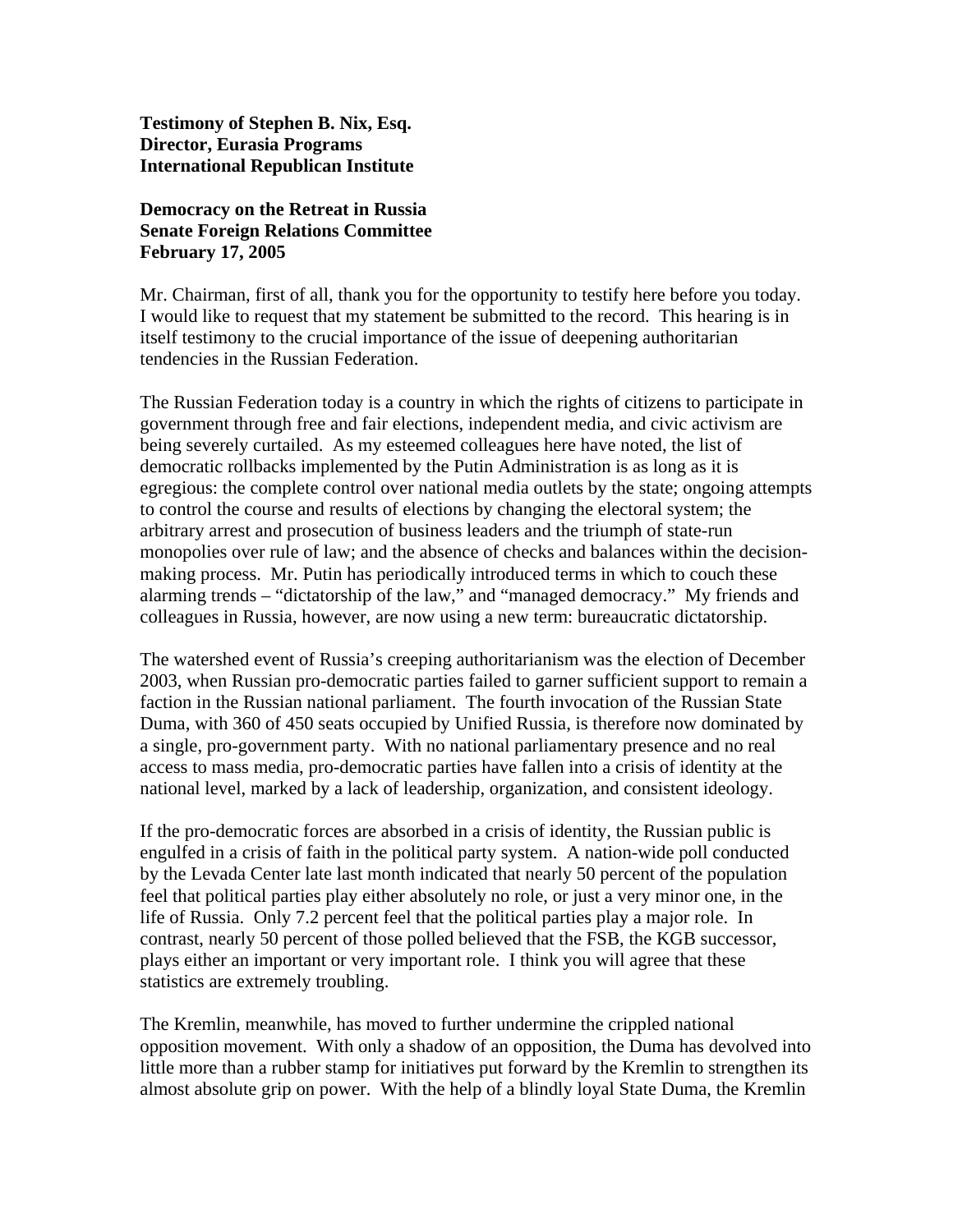has eliminated single mandate districts, increased the threshold required to enter parliament from 5 percent to 7 percent, and outlawed the formation of electoral blocs in future national parliamentary elections. This "divide and conquer" approach is intended to force democratic parties to campaign against each other for pro-reform votes. By splitting the vote in this way, the Kremlin all but guarantees that the democratic opposition will once again be shut out of parliament. In order to survive, these parties have no choice but to merge into a single organization, a task which is fraught with political, legal, and bureaucratic challenges.

In order to stifle grassroots democratic movements, the Kremlin has moved to prohibit the creation of regional political parties and the emergence of new parties by artificially inflating registration requirements, raising obligatory party membership, and applying direct pressure on party members. Just last Monday, (January 31) Russia's Ministry of Justice, violating the spirit, if not the letter, of the law, again delayed the registration of a newdemocratic party – Novye Pravye, or the New Right,  $\frac{1}{1}$  saying that it needs more time to review their case.

Despite the foregoing, Mr. Chairman, the political pendulum is not swinging in only one direction. Russia's first year of a return to a single party state has also proved to be a year of unequivocal setbacks for the Putin Administration. The economy is faltering, Russia's strong-arm tactics in its "near abroad" have failed, and Putin's "vertical of power" has proved unable to protect Russian citizens from heinous acts of terrorism. Recent public opinion data shows falling approval numbers for the Prime Minister, his Government, and even President Putin himself.

We are now witnessing as Russians take to the streets throughout the country to protest what they feel to be the Kremlin's failure to fulfill basic social responsibilities to the public. On February 6, 2,000 people in Petrozavodsk took part in a protest to demonstrate against Kremlin-initiated reform of pension benefits. On the same day, a number of youth groups, including Youth SPS, Youth Yabloko, and "Iduschie bez Putina" ("Walking Without Putin"), organized a protest in Moscow against the presidential appointment of governors and the strengthened "vertical of power."

On January 29, thousands in St. Petersburg marched against Kremlin policies, including pensioners, World War II veterans, and students. The protest was organized by the "St. Petersburg Civic Resistance" movement, which consists of opposition parties, movements, and NGOs, including Yabloko, KPRF, Social Democrats, League of Women Voters, Committee of Soldiers' Mothers, St. Petersburg Democratic Assembly, and Walking Without Putin.

<u>.</u>

<span id="page-1-0"></span><sup>&</sup>lt;sup>1</sup> Novye Pravye submitted registration papers on November 22, 2004. According to the law on political parties (June 21, 2001), their registration must be decided on within one month. The party believes that the law gives the government one month to review the case and come up with either a positive or a negative answer. However, a loophole in the law allows the government to drag its heels on the process indefinitely. Point 4 of Article 15 states that the government has one month to make a decision "upon verification of correspondence of documents, necessary for registration..., to the requirements of the federal law." The government can claim that it is still "verifying documents" and win the case in court on a technicality.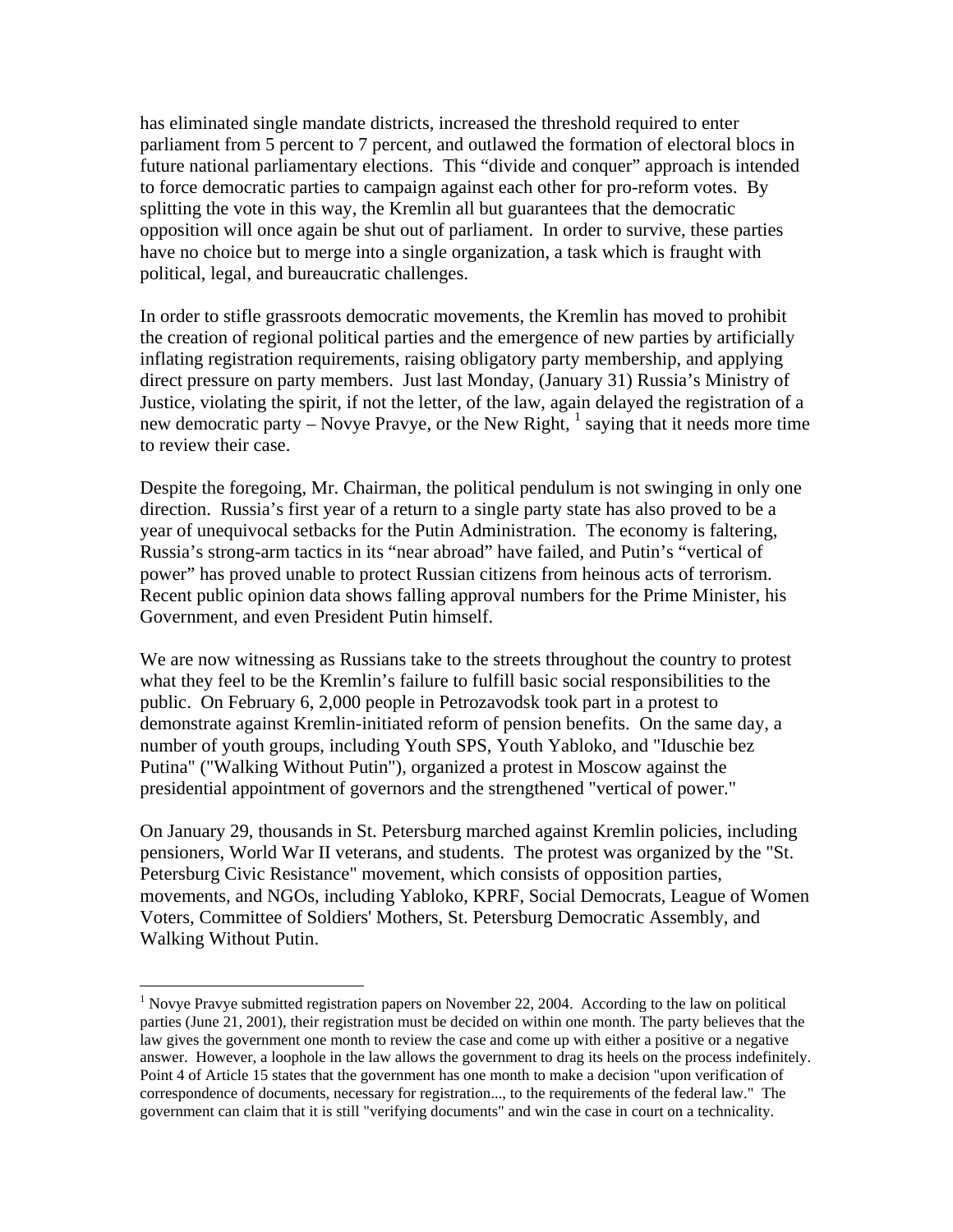On January 29, Yabloko organized a protest in more than 30 cities and regions throughout Russia to protest against benefits legislation and the actions of Unified Russia, who voted for benefit monetization legislation, housing reform, auto insurance reform, the abolition of gubernatorial elections, and changes to the military draft law.

Families of the Beslan school hostage victims have blocked a central highway in the region in an attempt to voice their frustration with the Administration's response to the horrific tragedy that took place there last September 1.

The response of the Putin Administration to these protests has been remarkable only in its complete failure to adequately address the concerns being aired by citizens. The Beslan families have been rebuked by a key Kremlin aide for their attempts to demand accountability from regional leadership. The Kremlin has also attempted to wholly discredit the massive protest movement against pension reforms by labeling organizers as provocateurs and radical opportunists. Organizers were targeted for arrest, especially young people. However, some participants have alleged that elderly pensioners were arrested, and even beaten. Not until after the voice of the people became overwhelming did the government respond, if only to point fingers and promise half-hearted revision of the reforms.

Mr. Chairman, these actions by the Russian people are heartening to me, as it proves what I have believed all along – that apathy is not, in fact, endemic in the Russian population, and that the Russian public does believe that the government must be accountable to its people. Russia remains fertile ground for democracy. I make this assertion based not only on dramatic images of street protests and public demonstrations, but on more subtle, ongoing developments.

The truth is that while Putin rushes to eliminate democratic voices at the national level, democracy shows signs of re-invigoration at the regional level. During regional legislative elections over the last year, regional opposition parties have doubled and even tripled the support the national party received in 2003. Many have accomplished this with little support from national leadership, or indeed, international assistance.

In fact, regional opposition parties have been able to accomplish what the national leadership could not last year; namely, form coalitions with other like-minded parties and candidates to present a unified opposition choice on the ballot. A united bloc of Yabloko and SPS received 8 percent in elections for the Arkhangelsk Oblast regional legislature. During elections in Kurgan, SPS received 10.4 percent. In the Republic of Ingushetiya (which borders Chechnya), Yabloko reached 10.8 percent. And most recently in Taimyr, Yabloko cooperated with the Party of Life to take 22 percent of the vote.

At the same time, civil activists and political leaders at the regional level are coming together to counteract what they rightfully see as the skewed monopoly pro-government forces have on public discourse. Hundreds of thousands of human rights and political party activists continue their work in the regions regardless of pressure applied on them by the FSB and the Kremlin. IRI has worked with a number of these activists and the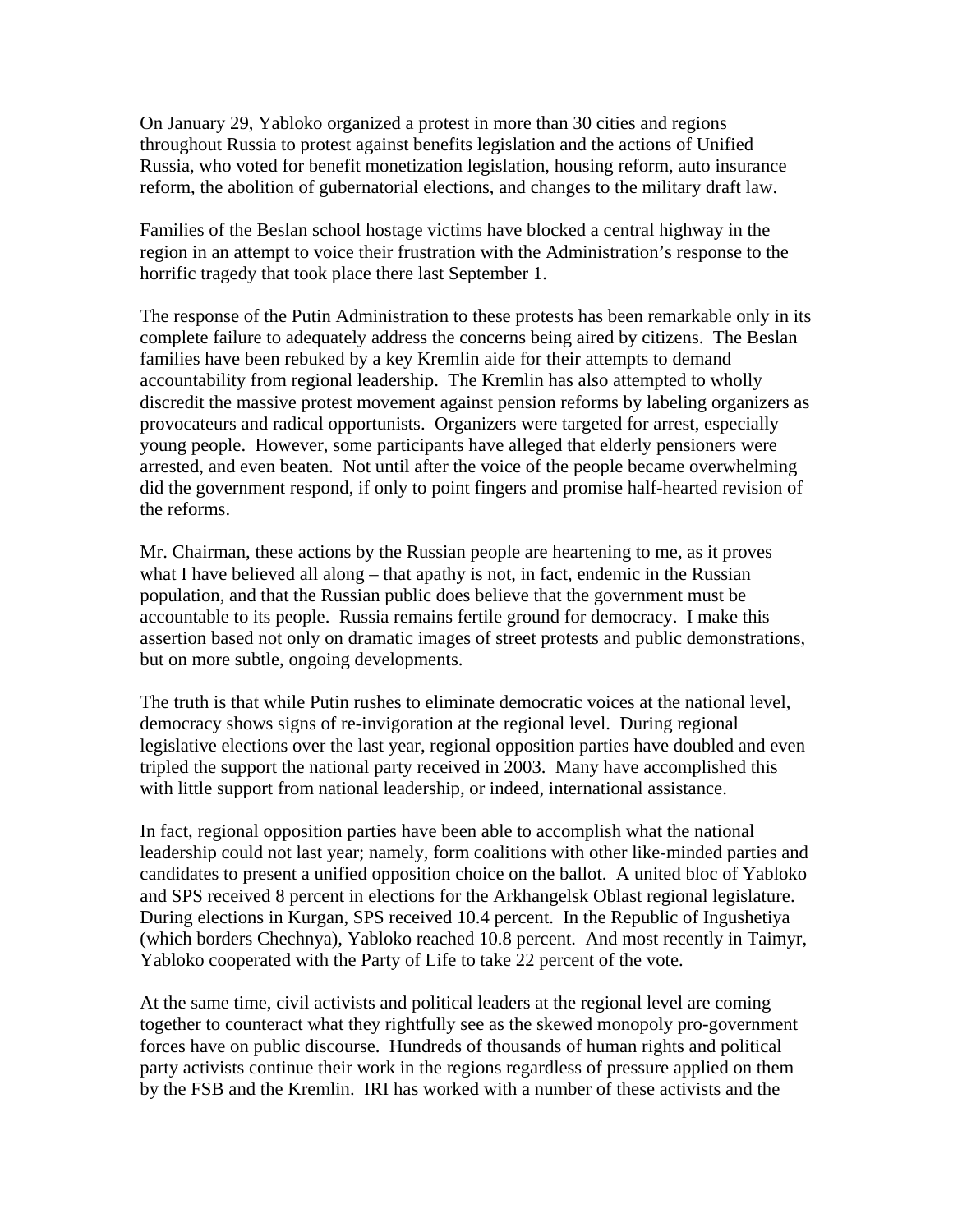organizations they represent. Using innovative means to reach out to the public, they communicate their messages through forums, press releases, internet sites, newsletters, rallies, and even leaflet campaigns. They are fighting to make sure that dissenting voices, no matter how small, are heard.

On December 12, Russia's Constitution Day, more than 1,200 representatives of Russian civic groups, political parties, and media from all over the country came to Moscow to take part in the "All-Russia Civic Forum." These advocates of democracy came to say "no" to Kremlin policies and to develop a democratic agenda for their country. The Civil Resistance movement in St. Petersburg brought together opposition parties, movements, and civic groups to stand up for media freedoms, picketing local television stations to protest censorship on TV, and allow the voice of democratic Russia to be heard.

Mr. Chairman, the Russian Federation today is a country at a critical crossroads. Despite the results of the 2003 elections, despite the crisis of Russia's democratic opposition, despite the Russian public's lack of faith in political party processes, and despite the Putin Administration's concerted efforts to achieve an absolute grip on power, Russian democracy is not a lost cause. Russian citizens have been bombarded with Mr. Putin's attempts to discredit democratic ideals and movements through any means available, including the government and the media. And yet, the Levada poll I cited earlier also indicates that 10 percent of Russians are still willing to vote for a democratic party – enough to enter the State Duma even if the Kremlin's attempt to raise the threshold succeeds.

I firmly believe that the real strength and indeed, the future of pro-democracy forces lies in the regions and among Russia's younger generations, who must not, and will not, tolerate a return to dictatorship.

The United States, and the international community as a whole, must provide whatever support we can to these defenders of Russian democracy. Without them, Russia's future is bleak.

I believe that we must act now to help Russians re-establish their faith in a democratic system. We must work to assist democratic political parties to regain legitimacy in the eyes of their constituents by focusing on their development at the grassroots level. Targeting promising activists, civil organizations, and political movements at the local level, we can provide training and support to help them more effectively represent the needs of their communities. In addition, we can assist these activists in crafting messages and platforms that demonstrate to their constituents that someone is paying attention to their interests.

We must support Russia's democratic community in their efforts to unite behind common goals and ideals. Only by building real, effective coalitions with like-minded partners can the democratic movement provide a viable alternative to proponents of the Kremlin status quo, or supporters of nationalist radicals. This process has already begun, to a certain extent, as evidenced by electoral gains made by democratic coalitions in the